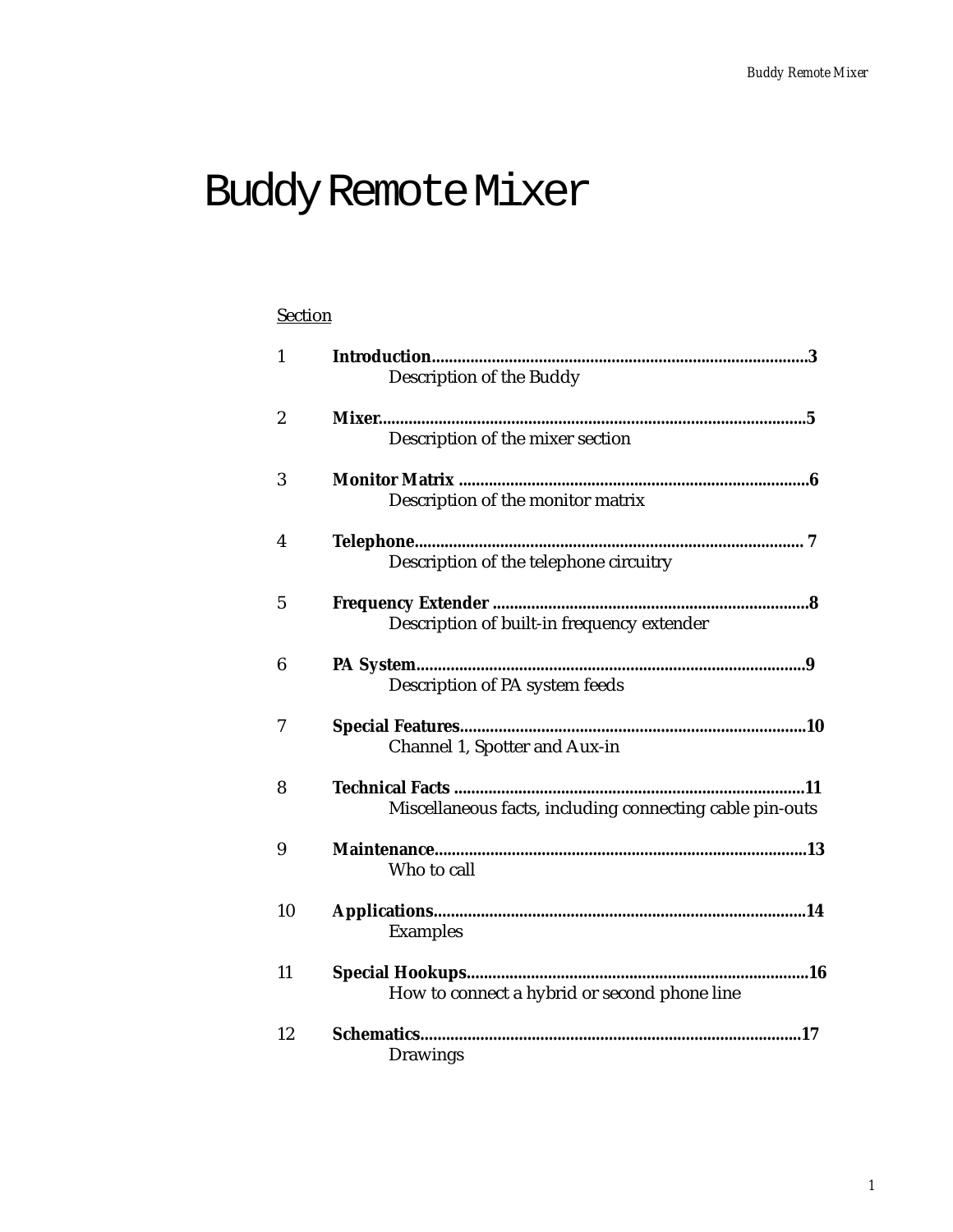#### **ABOUT COMREX**

Comrex has been building reliable, high quality broadcast equipment since 1961. Our products are used daily in every part of the world by networks, stations and program producers.

Every product we manufacture has been carefully designed to function flawlessly, under the harshest conditions, over many years of use. Each unit we ship has been individually and thoroughly tested. Most items are available off-the-shelf, either directly from Comrex or from our stocking dealers.

Comrex stands behind its products. We promise that if you call us for technical assistance, you will talk directly with someone who knows about the equipment and will do everything possible to help you.

Our toll free number in North America is 800-237-1776. The toll free number from the United Kingdom is 0-800-96-2093. Product Information, Engineering Notes and User Reports are available on the World Wide Web at http://www.comrex.com. Our internet E-Mail address is info@comrex.com.

#### **WARRANTY AND DISCLAIMER**

All equipment manufactured by Comrex Corporation is warranted by Comrex against defects in material and workmanship for one year from the date of original purchase, as verified by the return of the Warranty Registration Card. During the warranty period, we will repair or, at our option, replace at no charge a product that proves to be defective, provided you obtain return authorization from Comrex and return the product, shipping prepaid, to Comrex Corporation, 65 Nonset Path, Acton, MA 01720 USA. For return authorization, contact Comrex at 800-237-1776 or 978-263-1800 or fax 978-635-0401.

This Warranty does not apply if the product has been damaged by accident or misuse or as the result of service or modification performed by anyone other than Comrex Corporation.

With the exception of the warranties set forth above, Comrex Corporation makes no other warranties, expressed or implied or statutory, including but not limited to warranties of merchantability and fitness for a particular purpose, which are hereby expressly disclaimed. In no event shall Comrex Corporation have any liability for indirect, consequential or punitive damages resulting from the use of this product.

#### **COPYRIGHT NOTICE**

The Comrex proprietary code and licensed, third party proprietary code residing in and otherwise associated with this product are protected by copyright law and international treaties. Unauthorized reproduction or distribution of this product, or any portion of it, may result in civil and criminal sanctions, and will be prosecuted to the fullest extent of the law.

US Government Restricted Rights - Use, duplication, or disclosure by the US Government is subject to restrictions set forth in subparagraph (c)(1)(ii) of the Rights in Technical Data and Computer Software clause at DFARS (48 CFR) 252.227-7013 or subparagraphs (c)(1) and (2) of the Commercial Computer Software - Restricted Rights clause at FAR (48 CFR) 52.227-19, as applicable.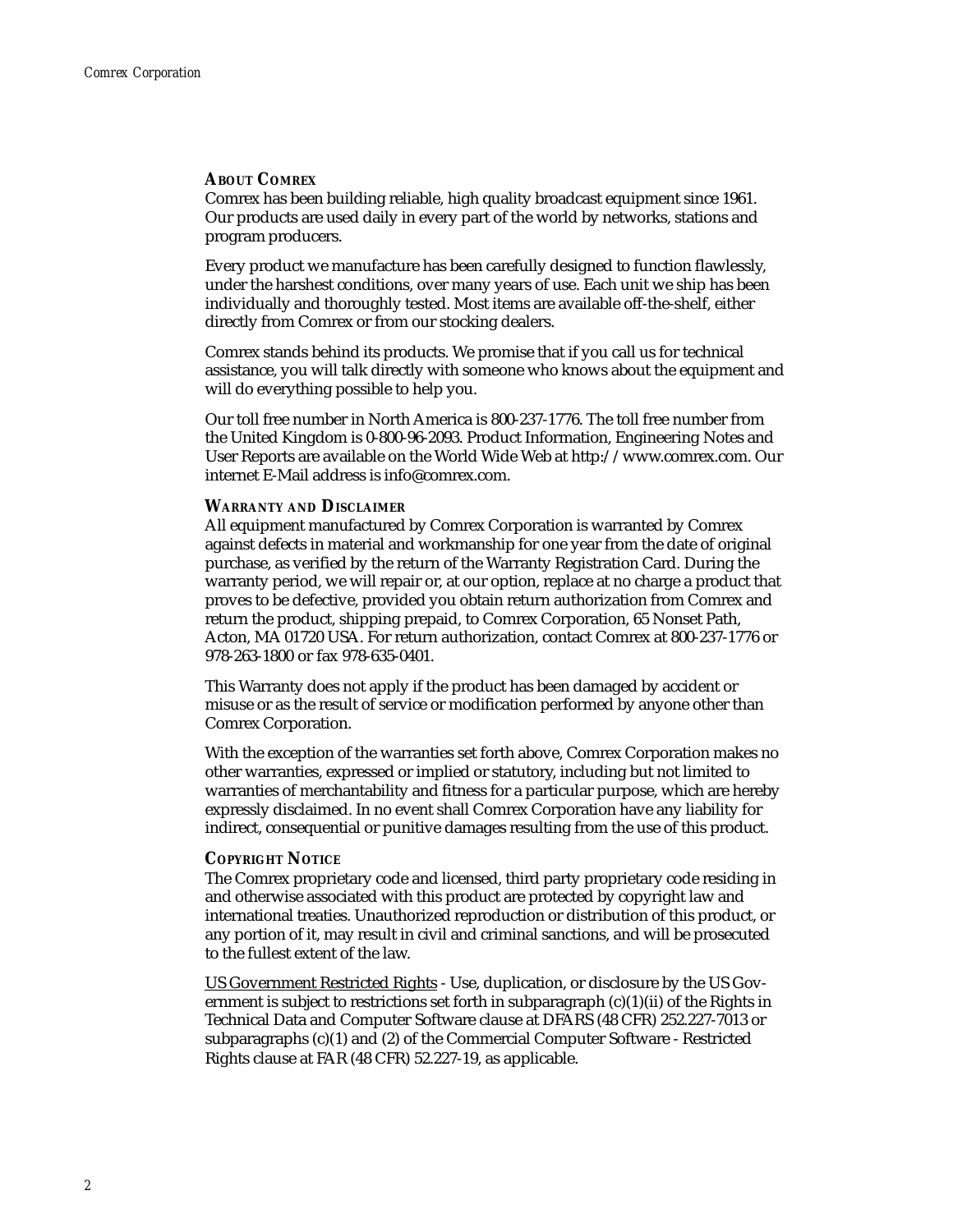The Comrex Buddy is a multifunction remote console designed to handle the complexities of ISDN remotes. It is also an ideal stand-alone console for sending program over standard dial lines. The Buddy is a complete remote studio, providing audio mixes for program feeds, communications, headphones and public address systems.

While digital audio codecs are revolutionizing the way broadcasters do remotes, multiple pieces of audio gear with complex cabling are often required in order to achieve the custom audio feeds at a remote site. Typical requirements include:

- ¤ Main program audio channel sent to station
- ¤ Headphone audio for program host and guests
- ¤ Intercom audio for producer or engineer
- ¤ Special mix for PA system
- ¤ Audio for emergency backup system

These individual mixes often contain one or more of the following sources:

- ¤ Main program audio
- ¤ Return codec channel
- ¤ Phone line intercom channel
- ¤ Producer or spotter mike

With all of these different mixes and with each mix requiring different levels, the remote site often resembles a wiring nest. The Buddy performs all these functions in one small rugged box.

The Buddy is a full featured 4 channel microphone/line mixer plus a headphone monitor control matrix. Included is a single line frequency extender (encoder), a telephone coupler with dial pad and a separate PA mixer.

Operation of the Buddy is very straightforward. The four channel mixer permits you to mix four microphones or two microphones and two line level sources (tape, CD, locker room feeds, referees calls from the field or even another Buddy). Plug in whatever source you have, put the level switches in the position that match their levels and you are ready to go. The mix is available on the rear panel through a 3-pin XLR connector marked PROGRAM OUTPUT. The following sections will go into more depth on each area of the Buddy and then we will show you some application examples.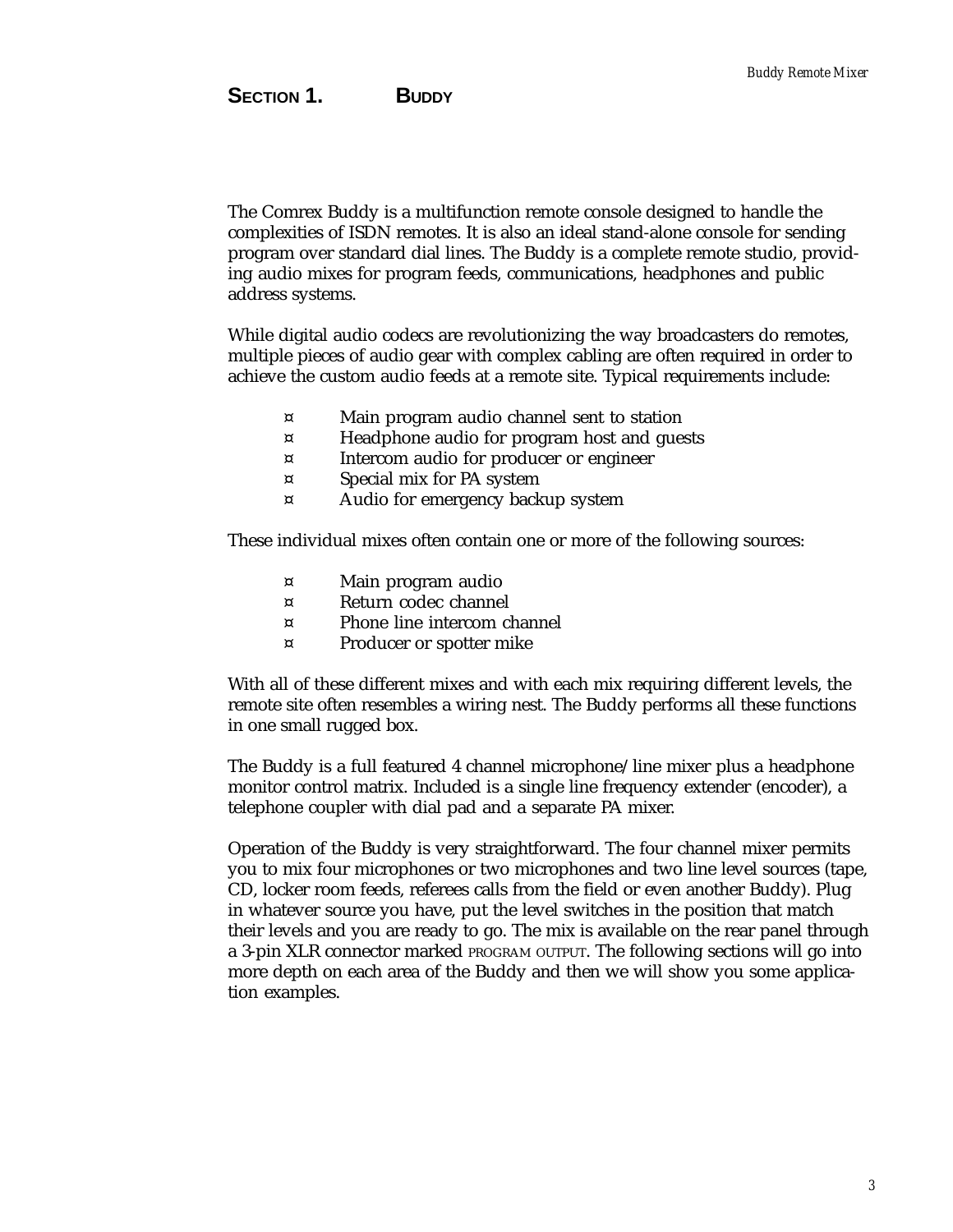### **Specifications**

**Connections Levels** *Program in: Microphone input,* (4) 3-pin XLR female *including Spotter: Headphone out:* -70 to -30 dBu balanced (4) 1/4" phone jack *Line input,* 3-pin XLR female  $-4$  to  $+8$  dBu balanced *Spotter mic/line:* (Channels 3, 4 & Spotter *PA feed out: PA feed out: Program out: Program out:* RJ-11C 6 pin modular jack

**Output Clipping Level AF Response** 

# **Distortion Power**

Less than 0.1%, 50 Hz to 15 kHz 120 VAC/60 Hz or

**Size Weight** 11.25"W x 11.5"D x 4.5" H 8 lbs; 3.6 Kg

*Aux-in: including Aux-in and Spotter:* 3-pin XLR female<br>
A feed out: <br>
A feed out: <br>
A feed out: 3-pin XLR male 0 dBu balanced, nominal level 3-pin XLR male externally switchable between *Telephone line:* 0 dBu and +4 dBu balanced

 $+24$  dBu  $+/-0.5$  dBu, 50 Hz to 15 kHz

 240 VAC / 50 Hz (externally switchable) Drain: 10 watts max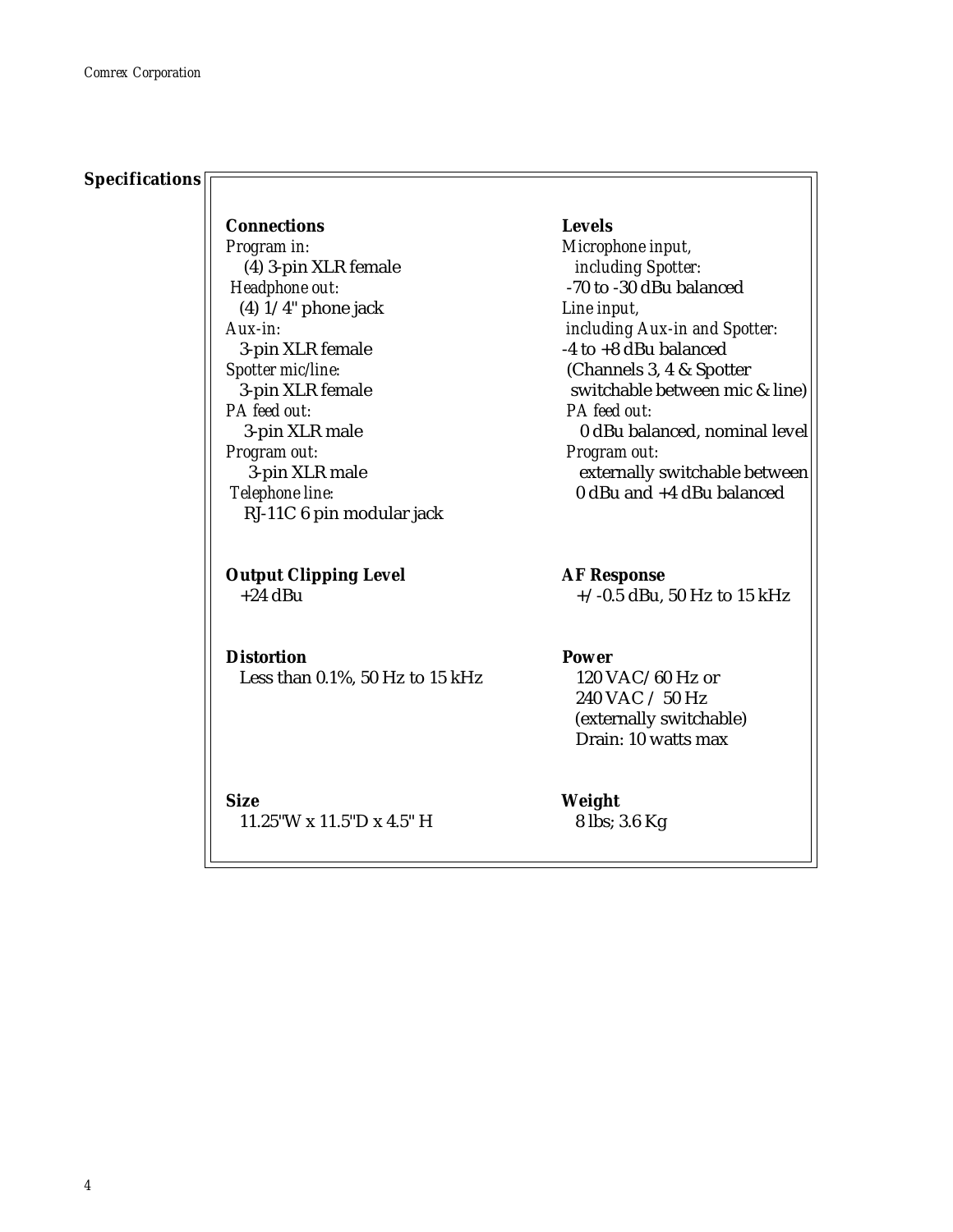**SECTION 2: MIXER**

| <b>Connectors</b> Four | 3-pin XLR female | Located on front panel, top left |
|------------------------|------------------|----------------------------------|
|                        |                  | Ch 1,2 - microphone only         |
|                        |                  | $Ch$ 3,4 - microphone/line       |

The MICROPHONE connections are located on the top of the front panel. Each channel has a separate slide fader for controlling levels. The faders in the Buddy are manufactured by Penny & Giles and are the same as those used in the very best broadcast and recording consoles. The four channels are summed together and fed to the program output and to an LED volume unit indicator as well as the monitor matrix, the frequency extender (encoder) and the PA feed section. **Operation**

There is no audio on a channel when the fader is in the bottom position.

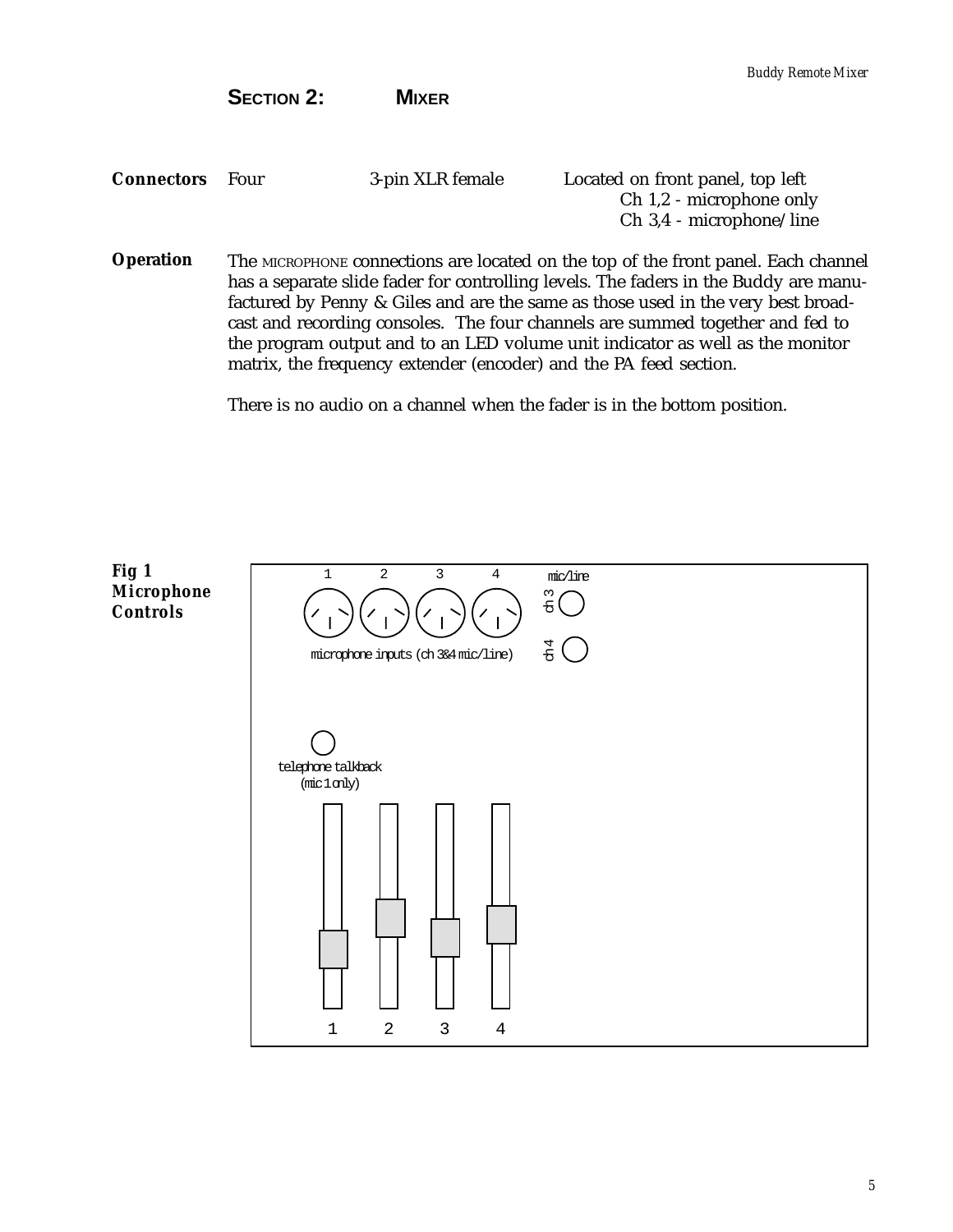*Comrex Corporation*

|                   | <b>SECTION 3:</b>                                                                                                                                                                                                                                                                                                                                                                                                                 | <b>MONITOR MATRIX</b> |                                                                                   |
|-------------------|-----------------------------------------------------------------------------------------------------------------------------------------------------------------------------------------------------------------------------------------------------------------------------------------------------------------------------------------------------------------------------------------------------------------------------------|-----------------------|-----------------------------------------------------------------------------------|
| <b>Connectors</b> | Four                                                                                                                                                                                                                                                                                                                                                                                                                              | $1/4$ " phone jacks   | Located on front panel, top left                                                  |
| <b>Operation</b>  | The monitor section controls what each headphone receives. There are four rows of<br>color coded knobs in two columns located to the right of center on the front panel.<br>The color coding corresponds to the slide faders. Each headphone is color coordi-<br>nated with its corresponding microphone channel. Channel 1 has red slide faders<br>and red headphone level knobs. Channel 2 is yellow, 3 is green and 4 is blue. |                       |                                                                                   |
|                   |                                                                                                                                                                                                                                                                                                                                                                                                                                   |                       | The left side of the headphone hears program audio and the right side hears audio |

The left side of the headphone hears program audio and the right side hears audio selected through the headphone cue selection push-buttons. The left headphone knob controls the level for the left side of the headphone. The right knob controls the audio level for the right side. The HEADPHONE CUE SELECTORS are push-button switches located to the right of the headphone level knobs. These switches are of the locking type which means that when they are pushed down, they latch in the down position. When they are down and engaged, the push-button window will be red. They control the audio sources fed into the headphones. The left column of push-buttons selects what channel 1 will hear in the right headphone. The right column of switches similarly controls channels 2,3,&4.

The cue selections are PROGRAM, TELEPHONE, SPOTTER AND AUX-IN.

NOTE: When SPOTTER is selected for channels 2,3,&4 AND the TELEPHONE TALKBACK is engaged on channel 1, any audio on channel 1 will be heard by channels 2,3,& 4. If there is audio on the SPOTTER input, the two audio sources will be mixed together. For more information, see Section 7.

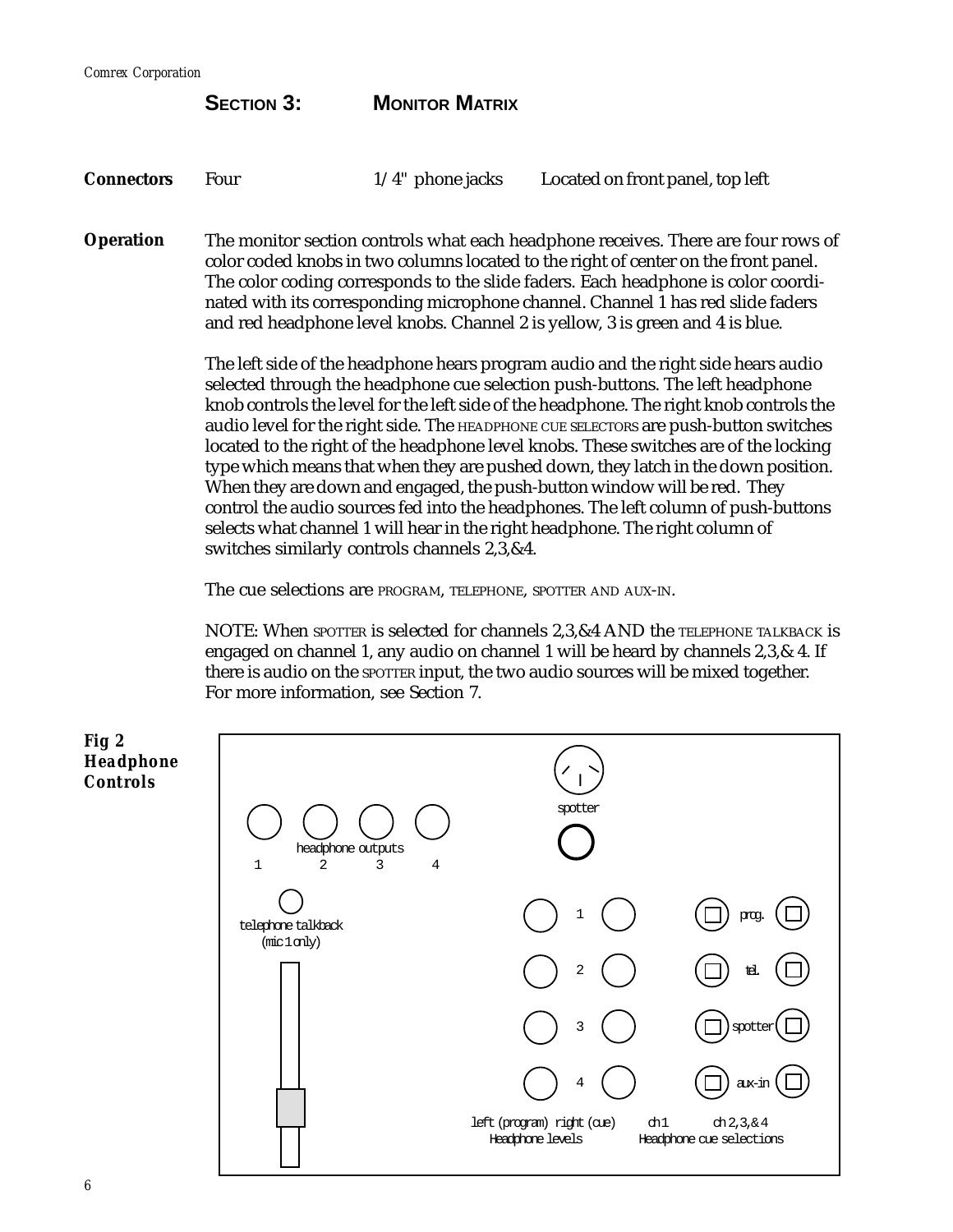**SECTION 4: TELEPHONE**

| Connector | RJ11-C modular plug | Located on back panel |
|-----------|---------------------|-----------------------|
|-----------|---------------------|-----------------------|

**Operation** The telephone circuitry in the Buddy contains a dialer which may be place in the either the tone or pulse mode by means of the PULSE/TONE toggle switch located on top right of the front panel. The circuitry also contains an adjustable HYBRID and receive level control.

> If the telephone line is dialed into the Buddy, a red LED marked ring will light up when the line is ringing. The LINE SEIZE push-button will enable the line to be picked up or released. The telephone is "off hook" when the red window is showing on the push-button. The phone is "on hook" when the window is black.

The level fed into the telephone line is quite a bit higher than the receive level. Also, the receive level on telephone lines will vary from call to call. The Buddy contains an automatically balancing hybrid which is designed to reduce the level of your local audio so that you can better hear the incoming audio. To control the incoming level of the telephone line in your headset, first adjust the "telephone receive level" knob as high as required without distorting the sound in your headphones. You can then adjust the right headphone knob as needed. The two controls should be able to handle the wide variety of levels found on telephone circuits.

**Cellular Telephone** This will require an RJ11 (standard modular telephone jack) access to the cellular telephone. Many current model cellular telephones have this RJ11 access either built-in or available optionally for interfacing portable FAX machines or computer modems. The Buddy's RJ11 jack can be connected into this cellular RJ11 accessory port with a simple modular telephone cord.

| Fig 3<br><b>Telephone controls</b><br>Upper right - front panel | telephone<br>receive level.                                                            |
|-----------------------------------------------------------------|----------------------------------------------------------------------------------------|
|                                                                 | $\overline{u}$ and $\overline{C}$<br>lineseize<br>off hok $\quad \bullet$<br>on hook O |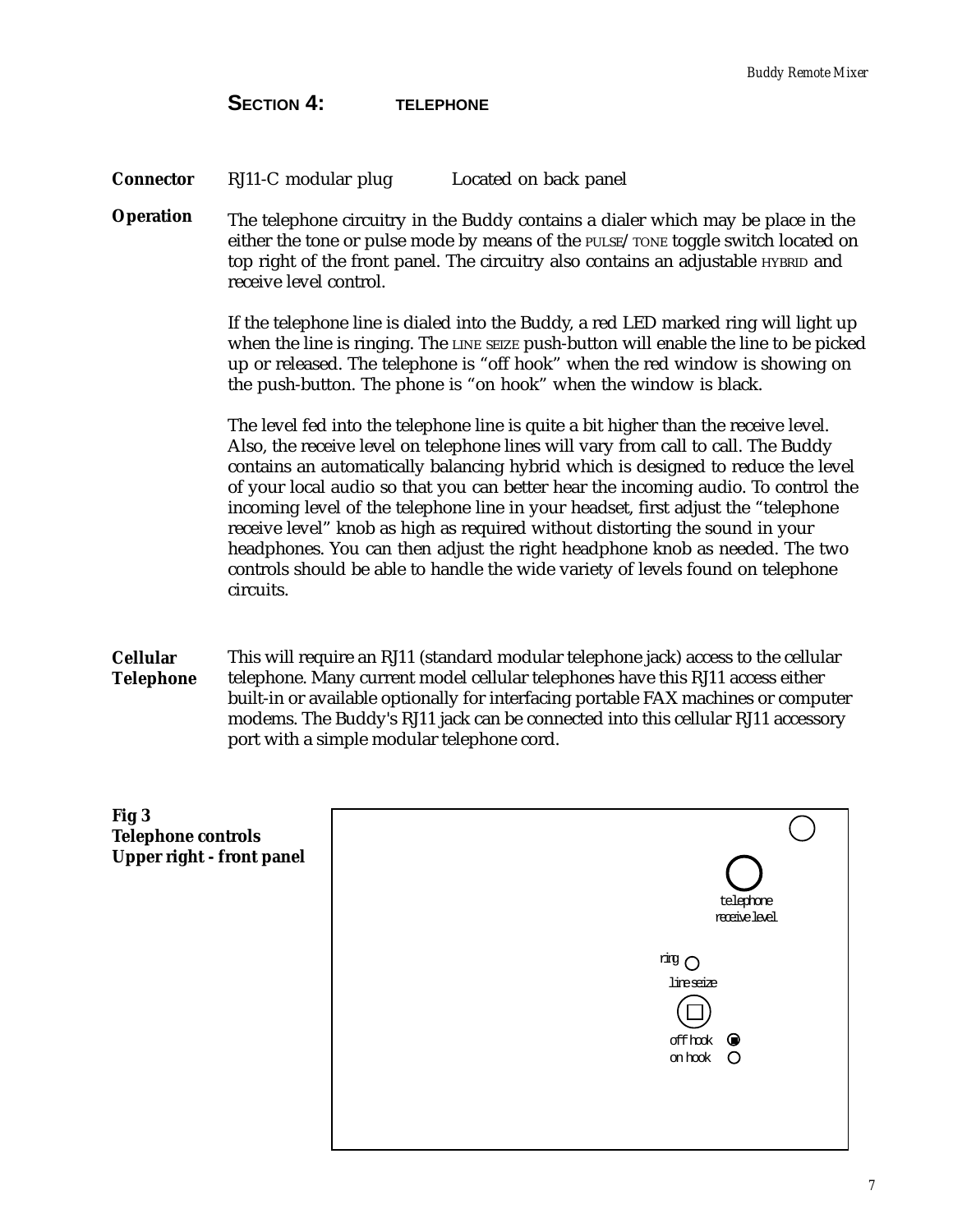# **SECTION 5:** FREQUENCY EXTENDER

A one line frequency extender encoder is included in the Buddy. This frequency extender can be used to significantly improve the quality of program sent over a standard dial-up telephone line or cellular telephone (see Telephone, page 7.) A one line frequency extender decoder is required at the receiving end. The current model is an LXT/R, however the Buddy's frequency extender encoder is also compatible with all older one line frequency extender decoders.

To use the frequency extender, seize the telephone line by engaging the "on hook /off hook" push-button. When you hear the dial tone (make sure your headphone cue is selected to telephone) dial the receiving station. Once someone answers, you may talk to the other end. Make sure your microphone fader is up and the FREQUENCY EXTENDER push-button is in "bypass" position (the window will be dark.) When you are ready to send program, engage the frequency extender by pushing the button down so the red window shows. NOTE: When the frequency extender is engaged, the return audio on the telephone line is cut from the headphones. During program breaks, you can switch to "bypass" in order to communicate with the station through the headphones and microphones. (See page 10 for instructions on connecting a second telephone line into the Code Buddy for full time cueback.) NOTE: When using the frequency extender, program audio will be heard in **Operation**

headsets when the cue selection is telephone.

**How it Works** Dial telephone lines sound "tinny" because they only pass 300 - 3100 Hz. However, the human voice carries most of its resonance and "natural" sound between 100 and 800 Hz. When you speak on the phone, you have no trouble understanding a conversation, but the sound is tinny, and listening to phone transmissions over a long period of time produces ear fatigue.

> The telephone company selected the 300-3100 Hz range for economic reasons ( a smaller bandwidth allows them to transmit more calls per line) and so the power lines sharing the same poles along the street do not infiltrate the phone line and induce a "hum" in telephone transmissions. One line systems encode program audio by shifting all frequencies up by 250 Hz, so that 50 Hz becomes 300 Hz allowing it to pass through the filters on the telephone line. At the decode end, all frequencies are downshifted 250 Hz, restoring 2-1/2 octaves of program energy at the low end (see figure 4).

| <b>LXT/R Encoder</b> |                          | <b>LXT/R</b> Decoder                           |                            | Program             |
|----------------------|--------------------------|------------------------------------------------|----------------------------|---------------------|
|                      | <b>Upshift Modulator</b> | <b>Telephone Line</b>                          | <b>Downshift Modulator</b> | Output              |
|                      | $+250$ Hz                | A dial telephone line<br>passes 300 to 3100 Hz | $-250$ Hz                  | 50 Hz to<br>2850 Hz |
|                      |                          |                                                |                            |                     |

#### **Fig 4 One Line Frequency Extender**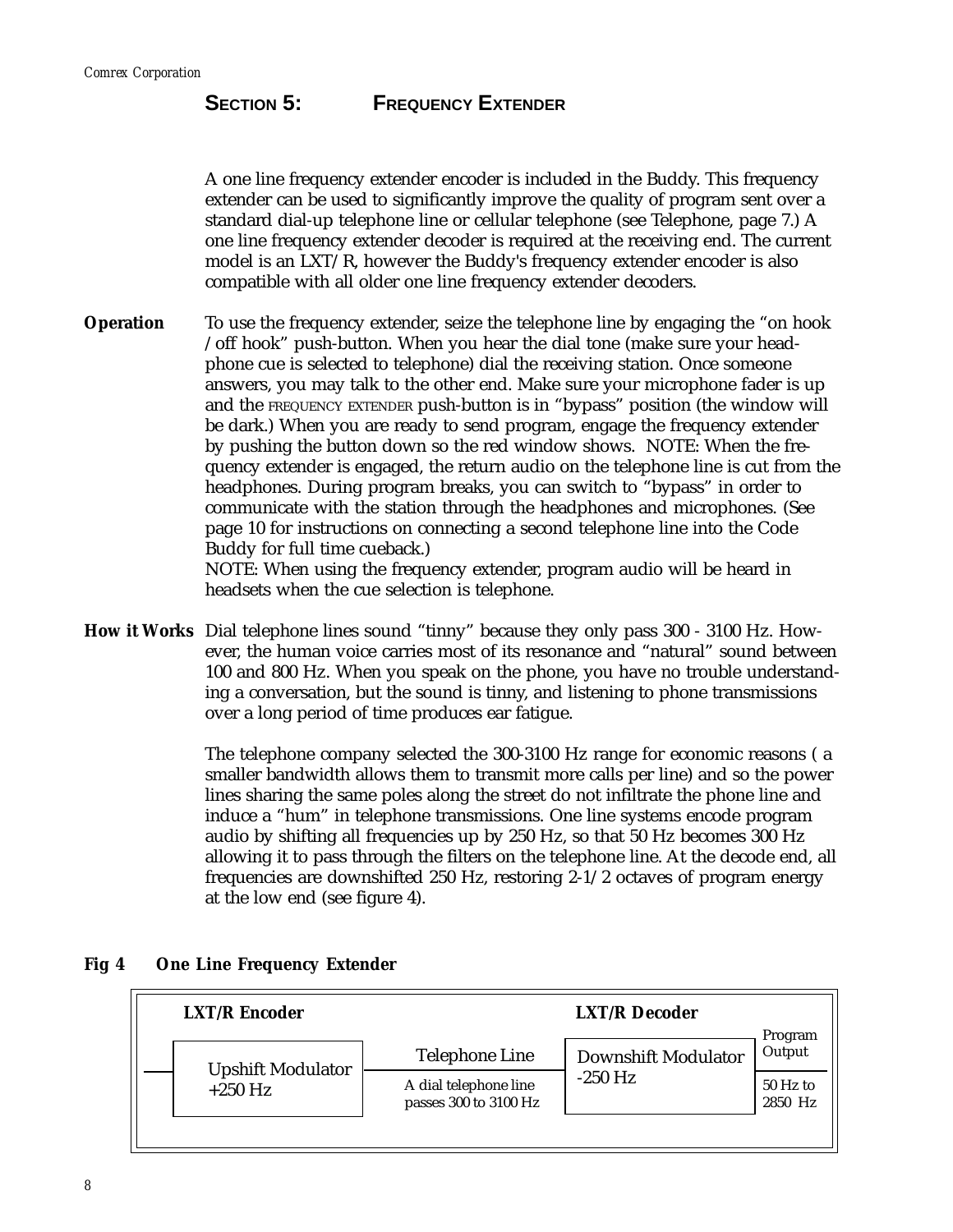**SECTION 6:** PA SYSTEM FEED

| Connector | PA feed out | 3-pin XLR male | Located on rear panel |
|-----------|-------------|----------------|-----------------------|
|-----------|-------------|----------------|-----------------------|

If a remote broadcast or a remote talkshow is being conducted with an audience watching, some means of making it possible for them to hear may be desired. The PA feed section of the Buddy is a two input mixer with gain control for each input. **Operation**

> One input is the program being sent to the station or network and the other comes from the aux-in. Details on the AUX-IN connection are on page 8. Auxin can be fed from the station, a local tape deck, or any other line input. If a digital codec is being used to send a remote talk show to the station and callers are being taken in at the station, the resulting mix-minus comes back over the return channel into the aux-in of the Buddy and the talk show host can hear the callers. Putting the host and callers out over the PA system is not a simple summing of the parts. The acoustics of the remote site will control how loud the host can be before feedback howl will occur. If simple summing is used the level of the callers might be too low. The separate controls for each will permit much better balance.

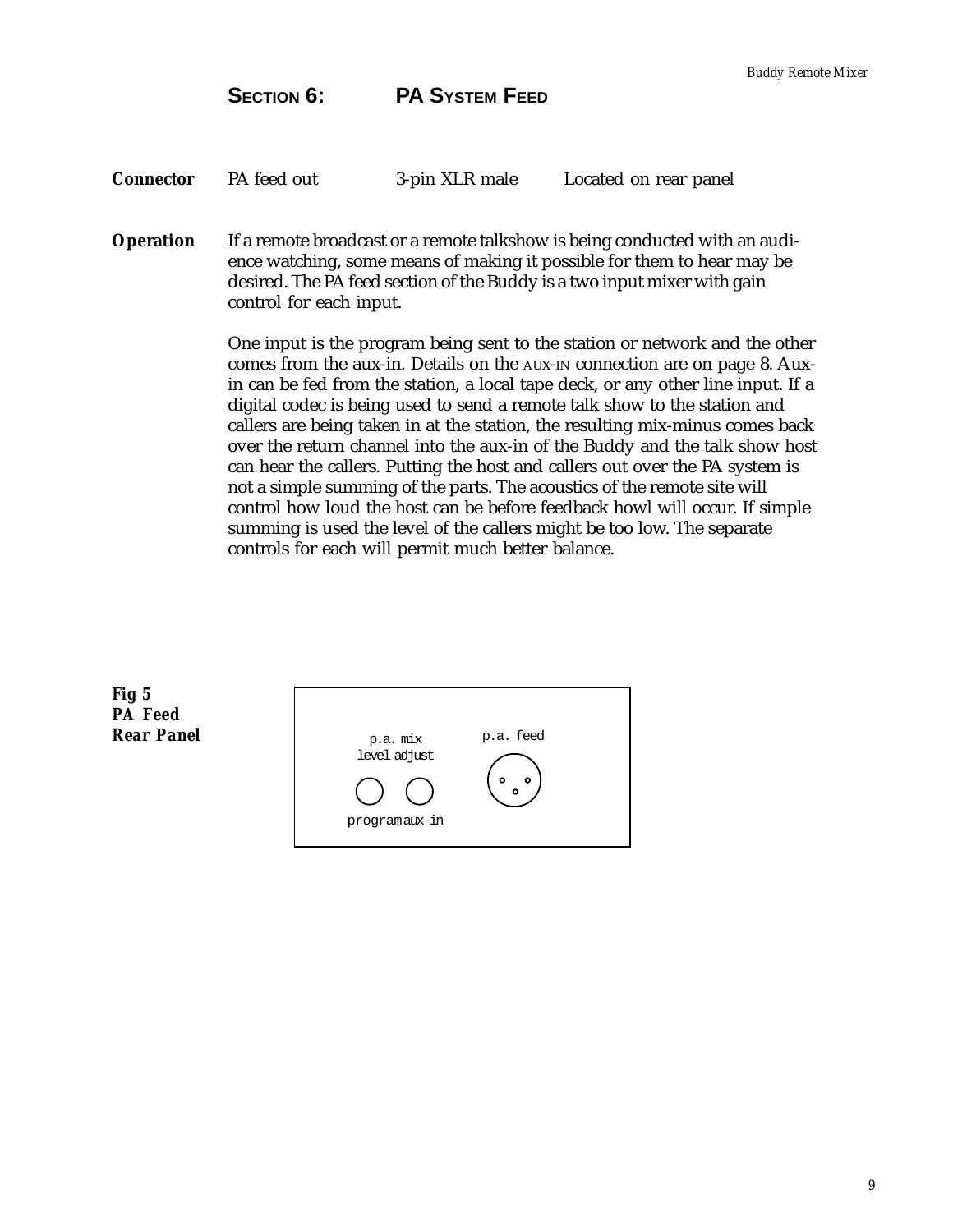# **SECTION 7: SPECIAL FEATURES**

**Channel 1** Channel 1 is ideally suited for use by a producer. It has separate cue selection capabilities and can be cut from the air to use the telephone.

> Channel 1 has the capability to make cue selections independent of channels 2, 3 & 4. Channel 1 can be listening to the spotter, while the others listen to the program or channel 1 can listen to the telephone while the others listen to the aux-in.

> When the TELEPHONE TALKBACK switch is pushed in, channel 1 microphone is taken from the program mix and placed on the telephone. The fader on channel 1 must be up. To listen to incoming telephone audio, the telephone cue must be selected for channel 1.

A producer on Channel 1 can also be heard in the headphones of channels 2,3,& 4 without his audio appearing on the program output. To do this, the channel 1 TALKBACK push-button must be engaged and the fader up. Channels 2,3,& 4 must select sporter as a cue selection. For this mode, channel 1 audio (the producer) is summed with spotter audio

- **Spotter** The Spotter input is through an XLR female connector and is switch selectable between microphone and line input levels. The SPOTTER audio appears only as a cue selection heard in the right headphone. Spotter input can be from a person on the field at a sports event identifying players, or from any information source that you do not want to go out over the air. There is a separate level control for spotter input.
- **Aux-in** Aux-in is through an XLR female connector. This input is line level and can be heard in the headphones or through the PA system. Aux-in can be a tape, CD, another Buddy, program return from the audio codec (if an ISDN line is being used) or any other line input. The level control is located on the top right of the front panel.

If you plan to use the Frequency Extender and telephone line built into the Buddy for program transmission, you may want to interface a second phone line for full time cueback from the station. To do this, you will need an external telephone coupler (Comrex Model TCB-1 Manual Telephone Coupler or Comrex Model TCB-2 Auto-Answer Telephone Coupler) to connect the second telephone line into the Buddy. This coupler can be connected into either the SPOTTER OF AUX-IN connections. By making the appropriate cue selection (either SPOTTER or AUX-IN), you will be able to hear the cueback line in your left ear. Note: Receive levels of phone lines can vary significantly. If the receive level is very low, we recommend using the SPOTTER connections set to MIC level. Level adjustments can be made with the volume controls on the spotter or aux-in positions and with the volume controls for the left headphones.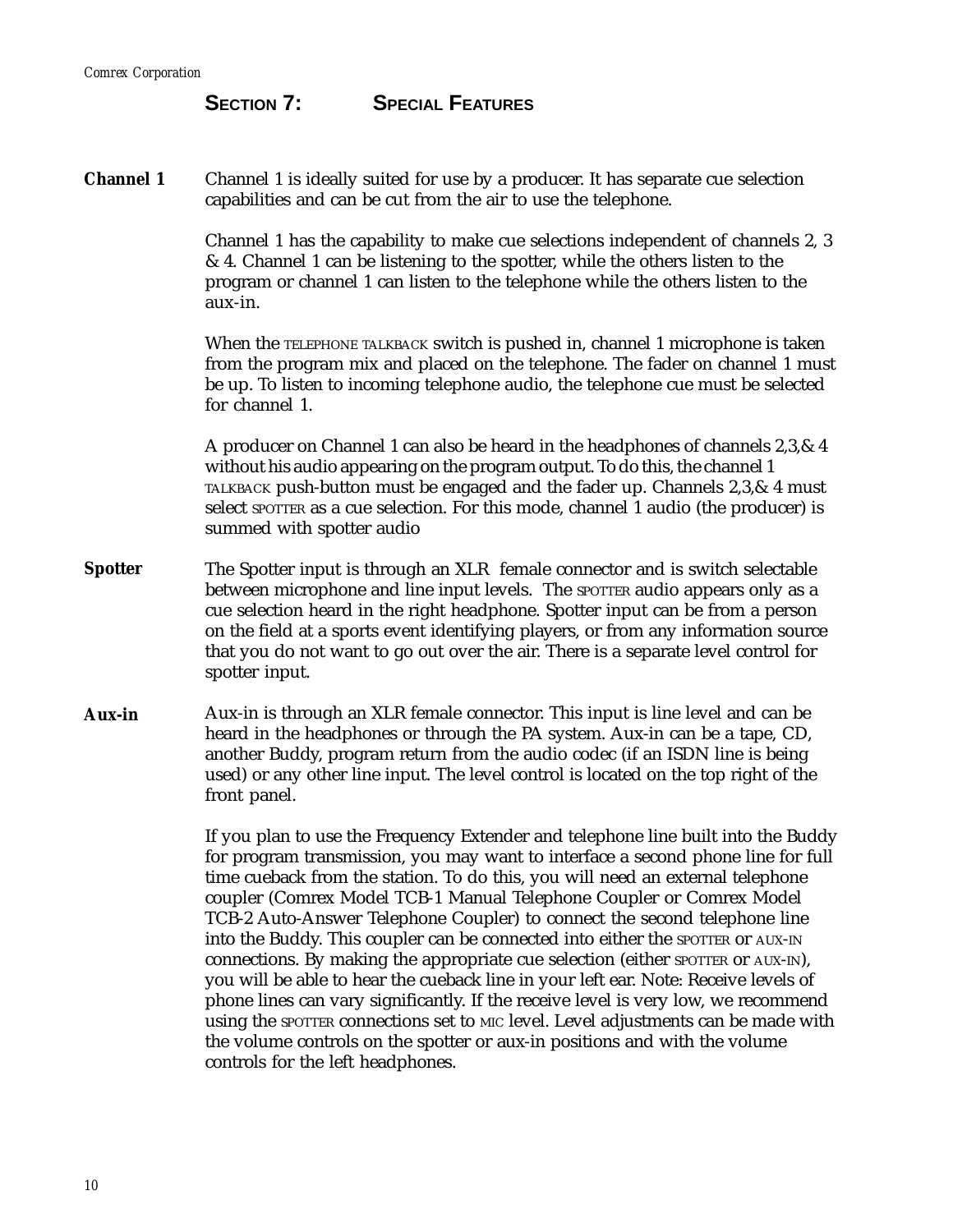# SECTION 8: **TECHNICAL FACTS**

| <b>Levels</b> | The program output level may be set to either 0 dBu or $+4$ dBu by means of a<br>toggle switch on the rear panel. |
|---------------|-------------------------------------------------------------------------------------------------------------------|
| <b>Power</b>  | The power can be set to eight 115 volts AC or 230 volts AC through a switch<br>on the rear panel of the Buddy.    |

# **Pin-outs**

| Reference<br><b>Description</b> | <b>Connector</b><br><b>Type</b> | Pin#<br>or Term                       | <b>Pin Names</b>                     | <b>Connector</b><br><b>Names</b> |
|---------------------------------|---------------------------------|---------------------------------------|--------------------------------------|----------------------------------|
| J7                              | 3 Conductor<br>1/4" Phone Jack  | Tip<br>Ring<br>Sleeve                 | Cue 1 - Right<br>Pgm 1 - Left<br>Gnd | Headphone 1<br>Output            |
| J9                              | 3 Conductor<br>1/4" Phone Jack  | Tip<br>Ring<br>Sleeve                 | Cue 2 - Right<br>Pgm 2 - Left<br>Gnd | Headphone 2<br>Output            |
| J8                              | 3 Conductor<br>1/4" Phone Jack  | Tip<br>Ring<br>Sleeve                 | Cue 3 - Right<br>Pgm 3 - Left<br>Gnd | Headphone 3<br>Output            |
| <b>J10</b>                      | 3 Conductor<br>1/4" Phone Jack  | Tip<br>Ring<br>Sleeve                 | Cue 4 - Right<br>Pgm 4 - Left<br>Gnd | Headphone 4<br>Output            |
| J4                              | Female<br><b>XLR</b>            | $\mathbf{1}$<br>$\boldsymbol{2}$<br>3 | Gnd<br>$In +$<br>$In -$              | Microphone 1<br>Input            |
| J5                              | Female<br><b>XLR</b>            | $\mathbf{1}$<br>$\boldsymbol{2}$<br>3 | Gnd<br>$In +$<br>$In -$              | Microphone 2<br>Input            |
| J1                              | Female<br><b>XLR</b>            | $\mathbf{1}$<br>$\boldsymbol{2}$<br>3 | Gnd<br>$In +$<br>$In -$              | Microphone /<br>Line 3 Input     |
| J2                              | Female<br><b>XLR</b>            | $\mathbf{1}$<br>$\boldsymbol{2}$<br>3 | Gnd<br>$In +$<br>$In -$              | Microphone /<br>Line 4 Input     |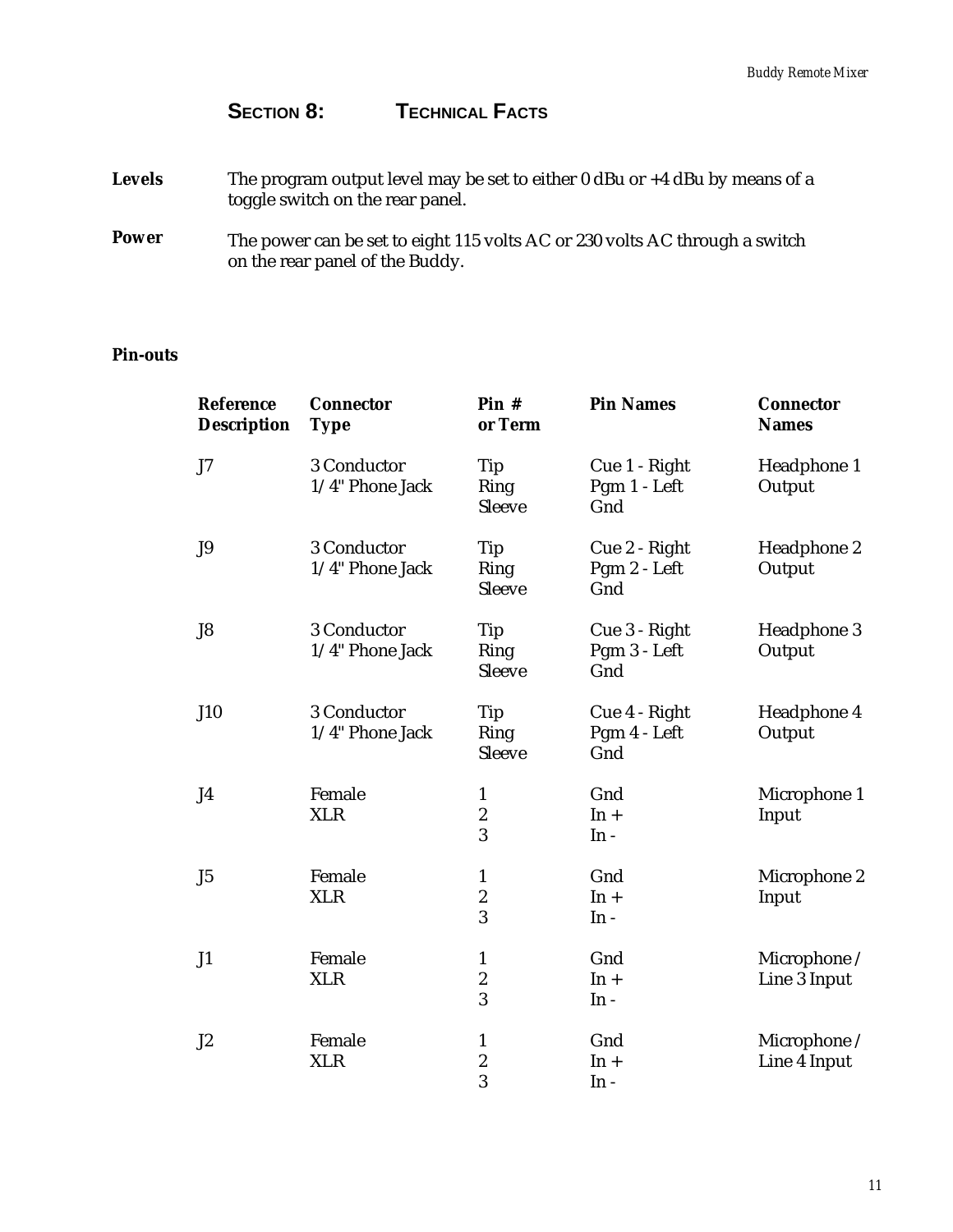| <b>Reference</b><br><b>Description</b> | <b>Connector</b><br><b>Type</b> | Pin#<br>or Term  | <b>Pin Names</b> | <b>Connector</b><br><b>Names</b> |
|----------------------------------------|---------------------------------|------------------|------------------|----------------------------------|
| J3                                     | Female                          | $\mathbf{1}$     | Gnd              | Spotter                          |
|                                        | <b>XLR</b>                      | $\boldsymbol{2}$ | $In +$           | Input                            |
|                                        |                                 | 3                | $In -$           |                                  |
| J <sub>6</sub>                         | Female                          | $\mathbf{1}$     | Gnd              | Aux-In                           |
|                                        | <b>XLR</b>                      | $\boldsymbol{2}$ | $In +$           | Input                            |
|                                        |                                 | 3                | $In -$           |                                  |
| J13                                    | $RJ-11$                         | Pin 3            | Ring             | Telephone                        |
|                                        |                                 | Pin 4            | Tip              | Line                             |
| J <sub>2</sub>                         | Male                            | Pin <sub>1</sub> | Gnd              | PA Feed                          |
|                                        | <b>XLR</b>                      | Pin 2            | $Out +$          | Output                           |
|                                        |                                 | Pin 3            | Out -            |                                  |
| J3                                     | Male                            | Pin <sub>1</sub> | Gnd              | Program                          |
|                                        | <b>XLR</b>                      | Pin 2            | $Out +$          | Output                           |
|                                        |                                 | Pin 3            | Out -            |                                  |

The Buddy audio inputs and outputs are designed to accept and to drive electrically balanced input and output signals. Sometimes, it is unavoidable to use unbalanced audio signals, like those found on consumer audio equipment. In the case of an unbalanced signal being fed into the Buddy via the XLR connectors, always connect the "audio high" signal to pin 2, and connect the audio ground to pins 1 and 3. Likewise, when feeding unbalanced equipment inputs from the Buddy, connect pin 2 to the "audio high" input pin, and connect pins 1 and 3 to the audio ground input.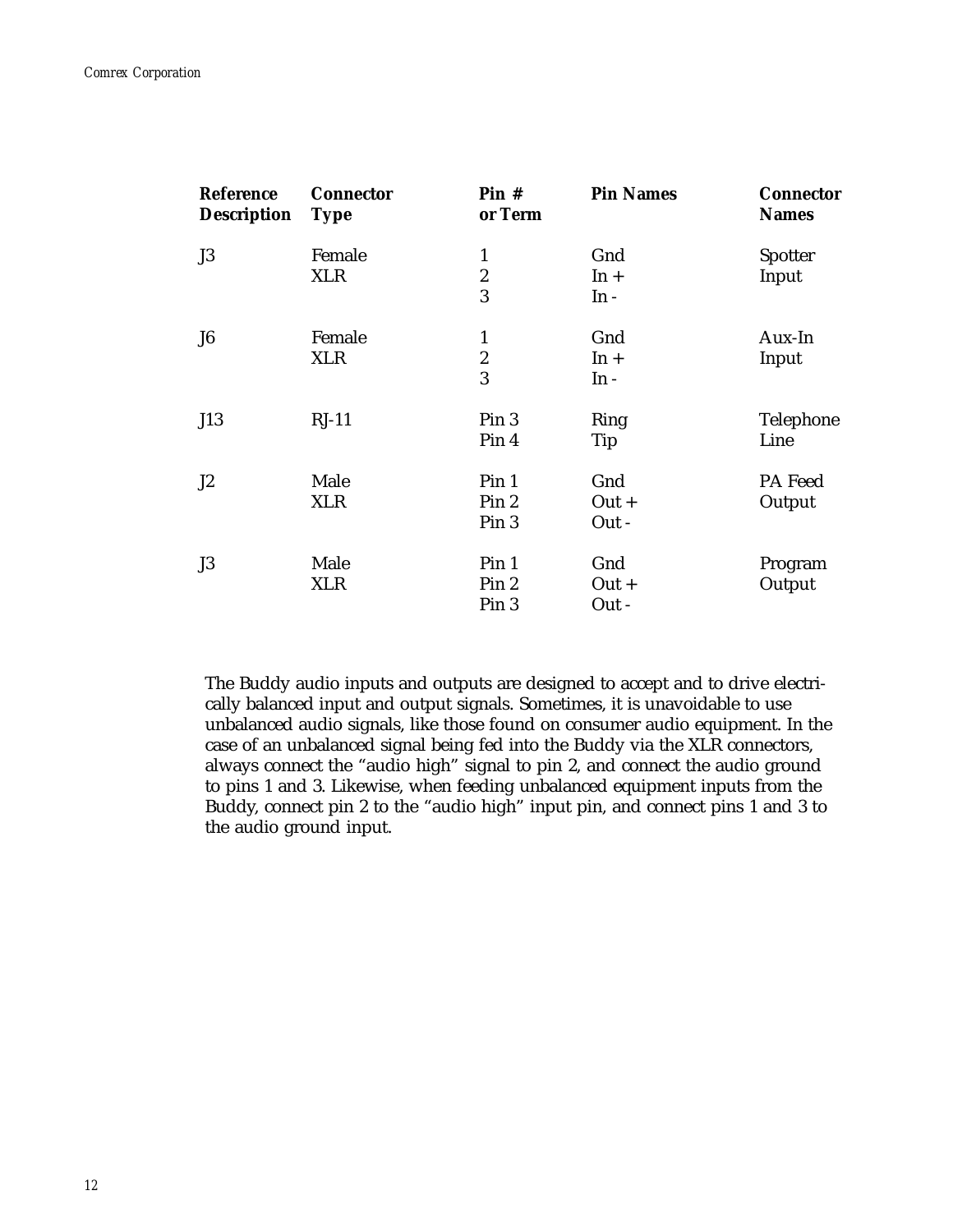# SECTION 9: **MAINTENANCE**

The Comrex Buddy is manufactured very carefully and with the highest quality parts. It has been designed with the rough life of remotes in mind and should give you many years of trouble free service. We at Comrex stand behind this products as we do with all our products.

If you do have any problem with the Buddy, please call us **first**. We can listen to your feed and often diagnose problems and offer suggestions that will correct the problem. In our experience, the most common problem experienced with audio equipment are with cables. We suggest that you consider purchasing "ready-made" cables.

Another very strong suggestion is that you do not permit any modification of the Buddy. Comrex policy requires that any equipment returned to us for repair must be "de-modified" before it can be examined. This raises the cost of the repair and, in many cases, is the cause of the problem. If you feel that a special feature must be added, please talk with us first to insure it is done correctly.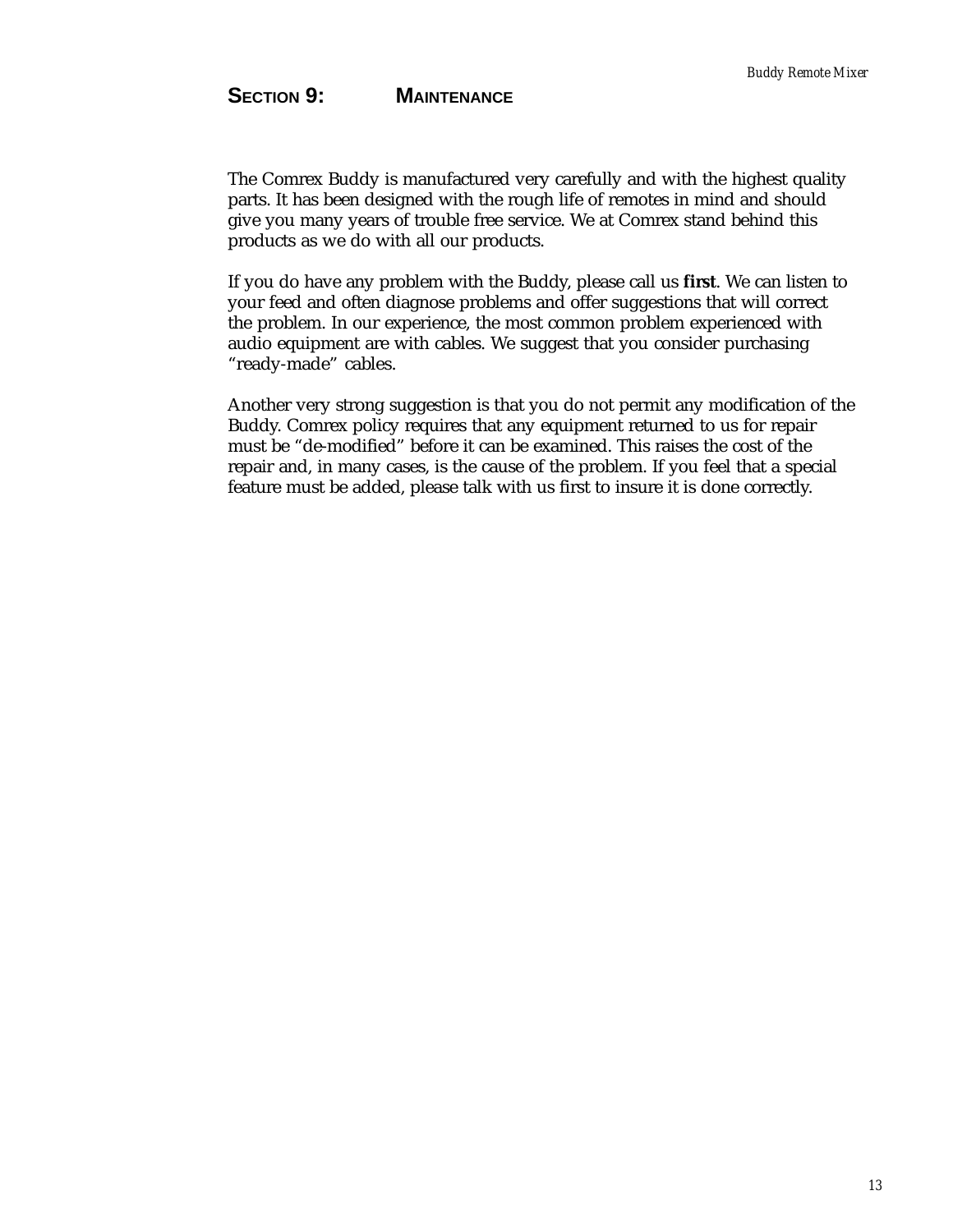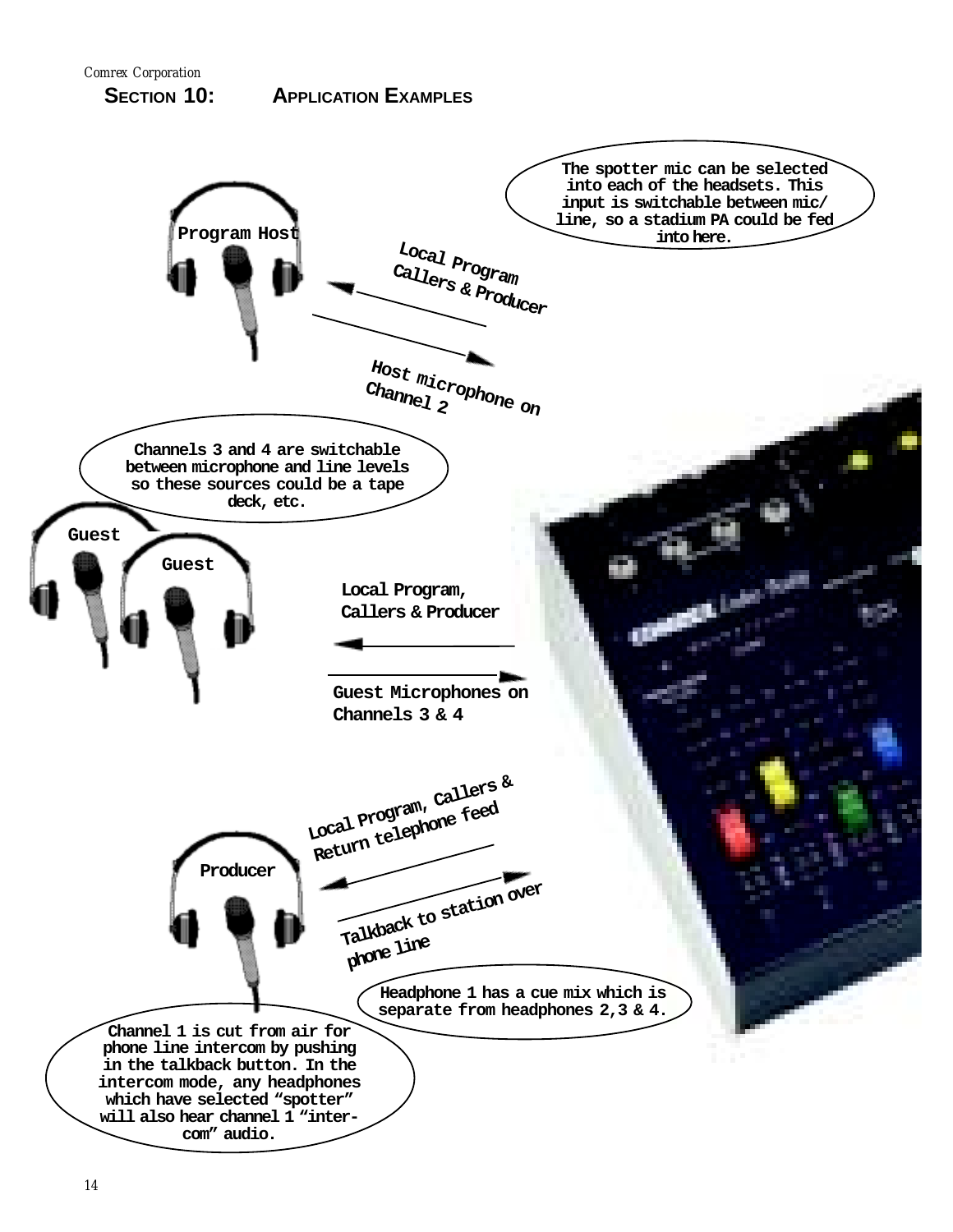

### **Remote broadcast showing some of the capabilities of the Comrex Buddy.**

In this setup, a post-game talk show is being sent on ISDN. There is a host and two guests at the remote site, along with a producer. The Buddy is connected to a Digital Audio Codec (in this instance the Comrex Nexus) for 15 kHz mono program feed and return audio. Callers are fed down the return ISDN channel from the station into the mixer's auxiliary input and are heard in both the headphones and the PA output. A producer is using channel one in the intercom mode which cuts that channel from air and allows him to communicate with the station over the phone line in the mixer. The producer is also being heard by the host and his guests. The PA feed is a mix of local program and the caller audio from the station.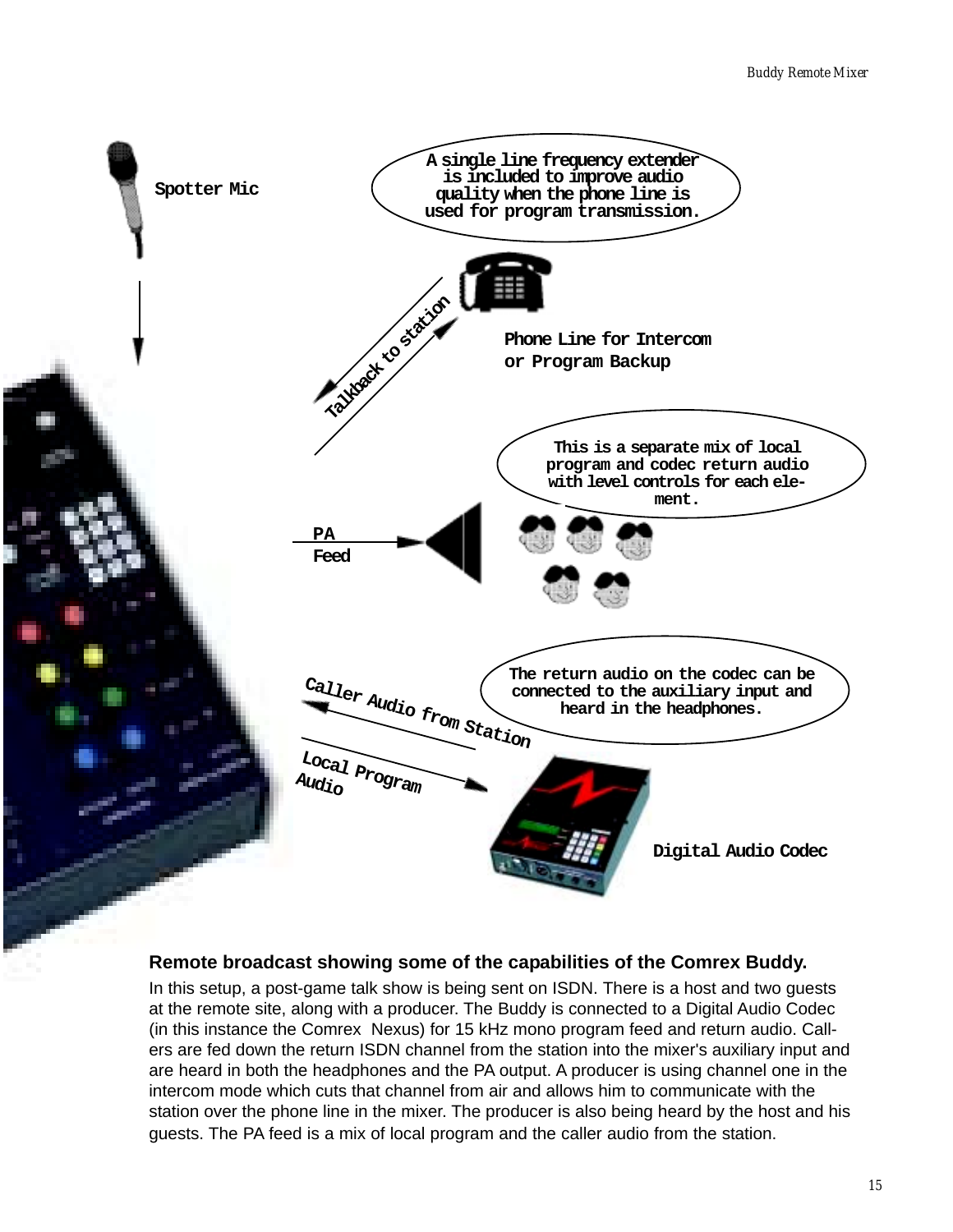# **SECTION 11:** SPECIAL HOOKUPS

**Connecting a** We have been asked by some Buddy users if there is a way to incorporate tele-**Hybrid to the** phone interviews through the Buddy. We explain that the Buddy's telephone **Buddy** interface is meant for communications or for program delivery and not to interface caller audio with host audio for interviews. Combining the host's audio with a caller's voice requires a telephone hybrid and also requires that a mix-minus feed be available to send back to the caller.

> The diagram below shows how to connect an external telephone hybrid to the Buddy to create the necessary mix-minus. In this application, the PA output becomes the main program feed, combining the host and caller audio and the Program Output is used to provide the mix-minus back to the caller.

> *Note: If you are using the Buddy to feed an ISDN or SW56 codec, you can connect the codec return audio into SPOTTER (rather than the AUX-IN) to bring the return audio into the headsets.*



**Connecting a** If you are using the telephone interface built into the Buddy for frequency ex-**Second Phone** tended program transmission, you may wish to have a second "cueback" line for **Line into the** fulltime communications with the studio. This can be done by connecting a **Buddy.** second phone line into an external telephone coupler (i.e. Comrex Model TCB-1) and feeding this coupler into the SPOTTER position, which can be selected into the headsets. Depending on the receive level of the telephone line (they can vary anywhere between -40 and -15 dBm), you may select either mic or line level and then adjust the SPOTTER and headphone volume controls to a comfortable level.